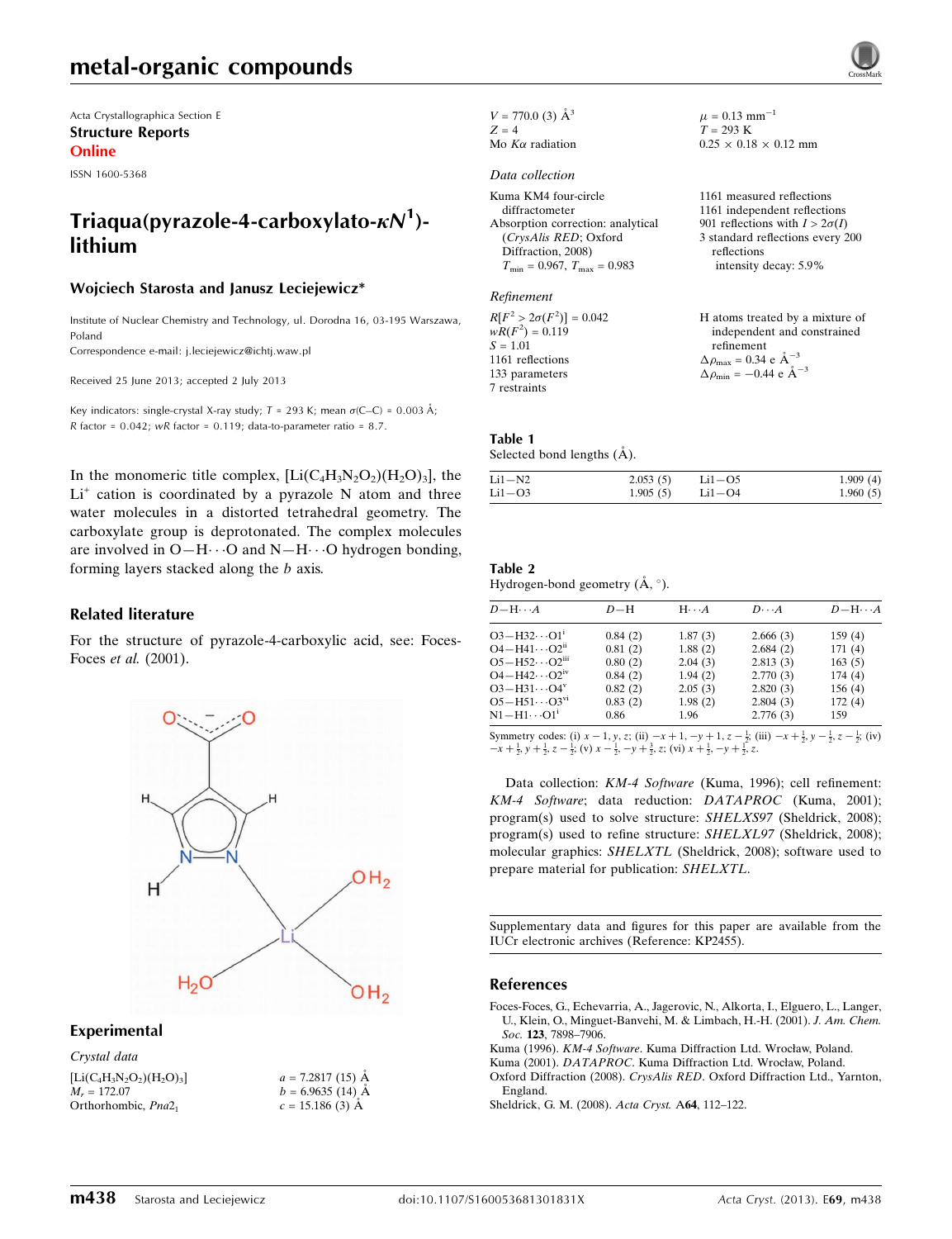# **supporting information**

*Acta Cryst.* (2013). E**69**, m438 [doi:10.1107/S160053681301831X]

# **Triaqua(pyrazole-4-carboxylato-***κN***<sup>1</sup> )lithium**

## **Wojciech Starosta and Janusz Leciejewicz**

## **S1. Comment**

The orthorhombic structure of the title compound is composed of dicrete mononuclear molecules in which  $Li<sup>1+</sup>$  is coordinated by the non-protonated hetero-ring N atom of the ligand molecule and three aqua O atoms at the apices of distorted tetrahedron. The observed Li—O and Li—N bond distances and bond angles reveal usual values (Table 2). The carboxylic group is deprotonated. It makes a dihedral angle of 10.7 (2)° with the almost planar [r.m.s.0.0014 (1) Å] pyrazole ring. Bond distances and bond angles within the latter are close to those observed in the structure of the parent acid (Foces-Foces *et al.*, 2001). Complex molecules form layers parallel to the unit cell *ac* plane (Fig.2) and are stacked along the *b* axis (Fig.3). Coordinated water molecules are active as donors and acceptors in an extended hydrogen bond system in which carboxylate O atoms are as acceptors (Table 3). The protonated hetero-ring N atom is as a donor and a carboxylate O atom scts as an acceptor is also observed.

## **S2. Experimental**

The compound was synthetized using 1 mmol of LiOH (Aldrich) and a small excess over 1 mmol of pyrazole-4-carboxylic acid (Aldrich) dissolved in 50 mL of doubly distilled water. The solution was refluxed with stirring for 5 h and then left to crystallize at room temperature. Colourless single-crystal blocks deposited after a week. They were washed with cold ethanol and dried in the air.

### **S3. Refinement**

Hydrogen atoms attached to the water molecules and protonated hetero-ring N atom were located in a difference map and refined isotropically. Two H atoms attached to pyrazole C atoms were located at calculated positions and treated as riding on the parent atoms with C—H=0.93 Å.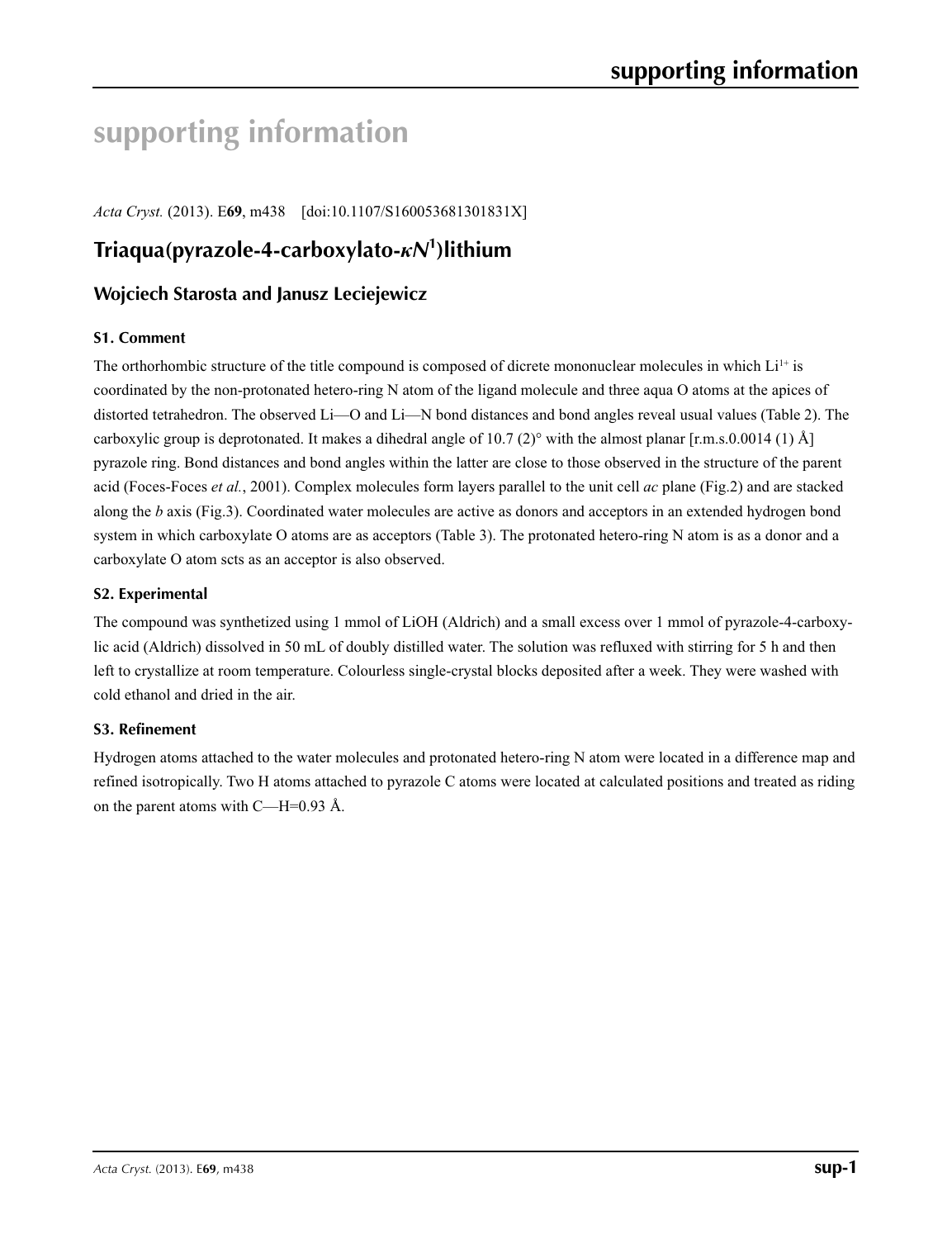

## **Figure 1**

A molecule of the title complex with atom labelling scheme and 50% probability displacement ellipsoids.



## **Figure 2** A single molecular layer viewed along the *b* axis.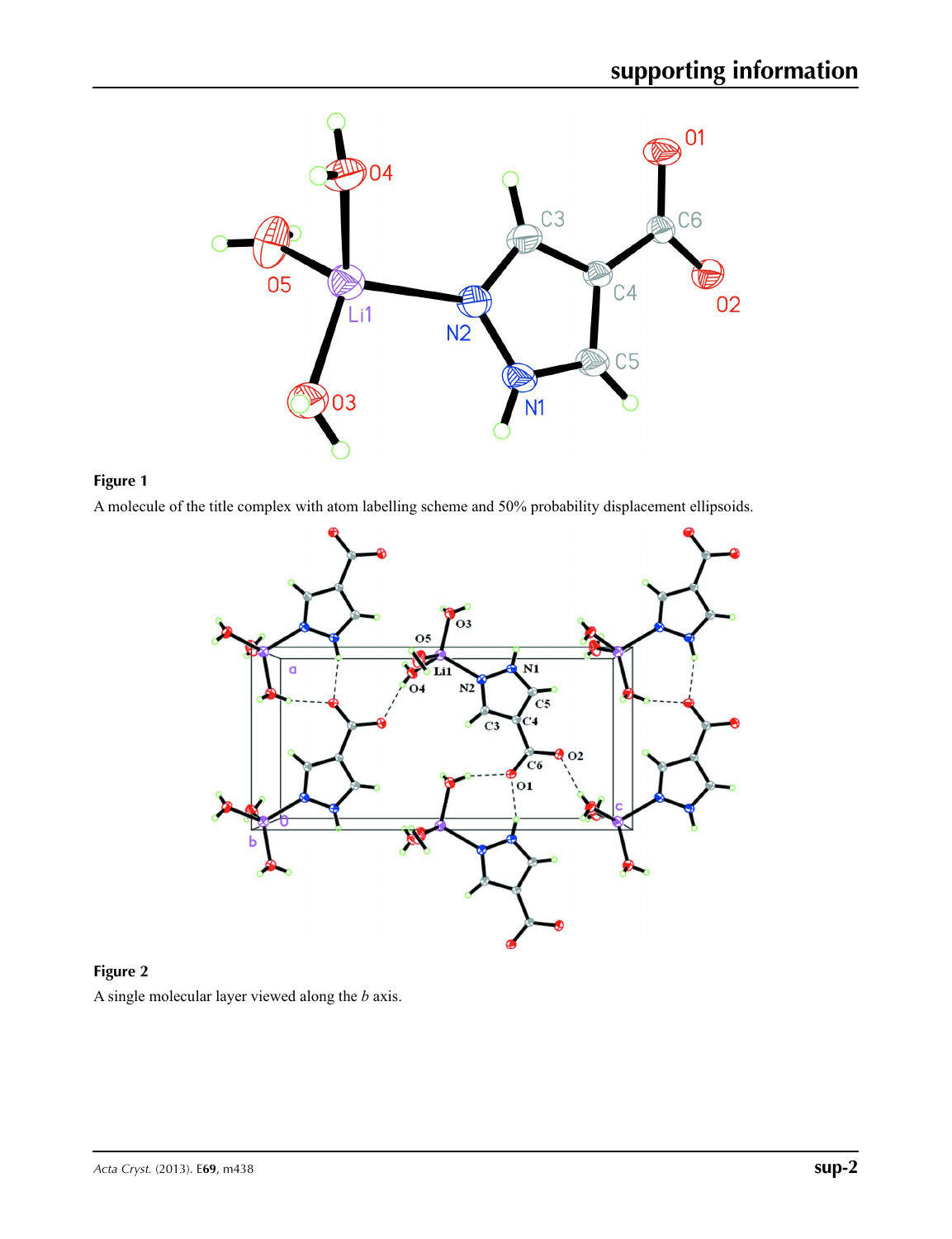

### **Figure 3**

Molecular layers as viewed along the *a* direction.

## **Triaqua(pyrazole-4-carboxylato-***κN***<sup>1</sup> )lithium**

*Crystal data*

 $[Li(C_4H_3N_2O_2)(H_2O)_3]$  $M_r = 172.07$ Orthorhombic, *Pna*21 Hall symbol: P 2c -2n  $a = 7.2817(15)$  Å  $b = 6.9635(14)$  Å  $c = 15.186(3)$  Å  $V = 770.0$  (3) Å<sup>3</sup> *Z* = 4

#### *Data collection*

Kuma KM4 four-circle diffractometer Radiation source: fine-focus sealed tube Graphite monochromator profile data from *ω*/2*θ* scan Absorption correction: analytical (*CrysAlis RED*; Oxford Diffraction, 2008)  $T_{\text{min}} = 0.967, T_{\text{max}} = 0.983$ 1161 measured reflections

#### *Refinement*

Refinement on *F*<sup>2</sup> Least-squares matrix: full *R*[ $F^2 > 2\sigma(F^2)$ ] = 0.042  $wR(F^2) = 0.119$ *S* = 1.01 1161 reflections 133 parameters 7 restraints Primary atom site location: structure-invariant direct methods

 $F(000) = 360$  $D_x = 1.484$  Mg m<sup>-3</sup> Mo *Kα* radiation,  $\lambda = 0.71073$  Å Cell parameters from 25 reflections  $\theta$  = 6–15°  $\mu$  = 0.13 mm<sup>-1</sup>  $T = 293 \text{ K}$ Block, colourless  $0.25 \times 0.18 \times 0.12$  mm

1161 independent reflections 901 reflections with  $I > 2\sigma(I)$  $R_{\text{int}} = 0.000$  $\theta_{\text{max}} = 30.1^{\circ}, \theta_{\text{min}} = 2.7^{\circ}$  $h = 0 \rightarrow 10$  $k = 0 \rightarrow 9$  $l = 0 \rightarrow 21$ 3 standard reflections every 200 reflections intensity decay: 5.9%

Secondary atom site location: difference Fourier map Hydrogen site location: inferred from neighbouring sites H atoms treated by a mixture of independent and constrained refinement  $w = 1/[\sigma^2 (F_o^2) + (0.0972P)^2]$ where  $P = (F_o^2 + 2F_c^2)/3$  $(\Delta/\sigma)_{\text{max}}$  < 0.001 Δ*ρ*max = 0.34 e Å−3  $\Delta\rho_{\text{min}} = -0.44$  e Å<sup>-3</sup>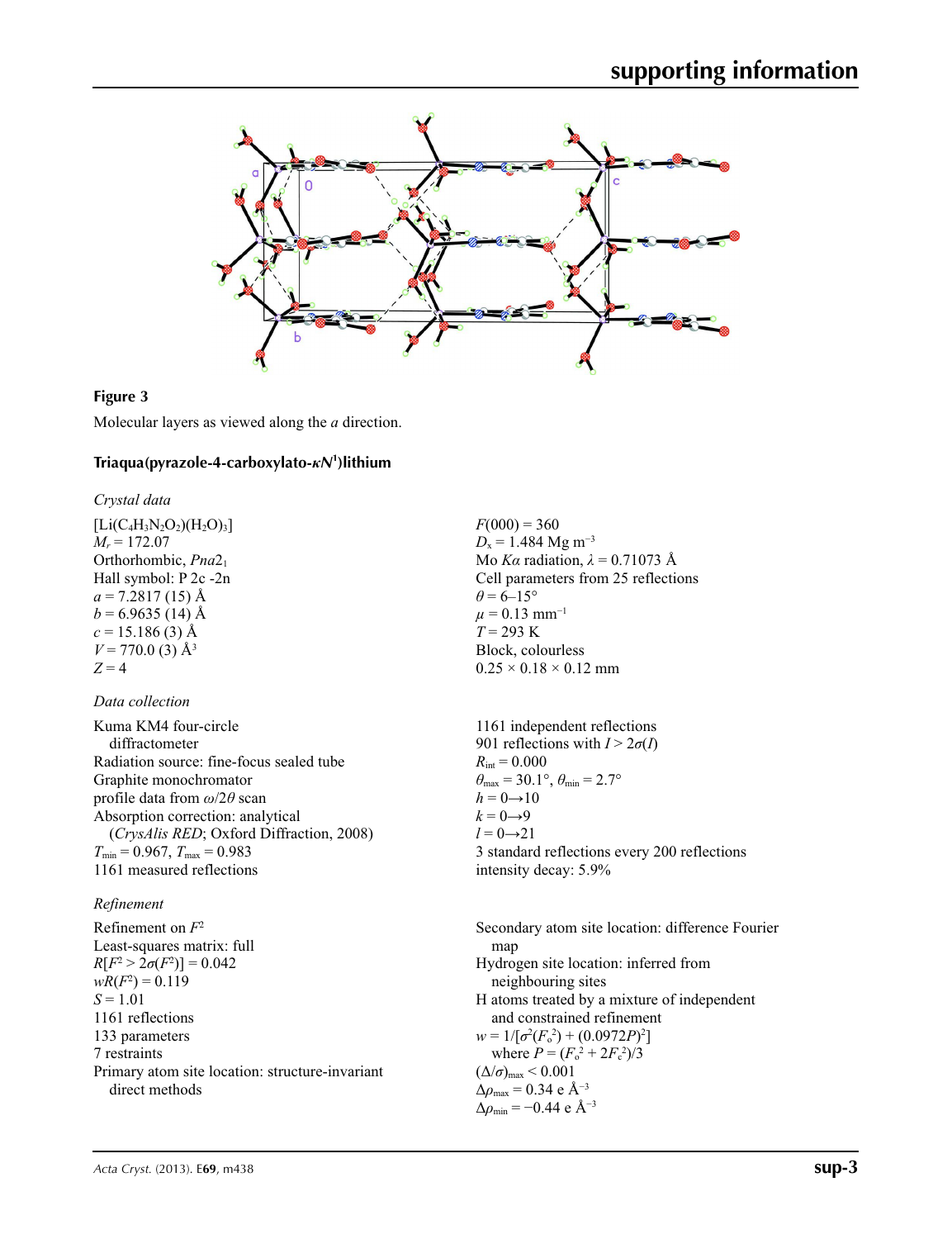### *Special details*

**Geometry**. All e.s.d.'s (except the e.s.d. in the dihedral angle between two l.s. planes) are estimated using the full covariance matrix. The cell e.s.d.'s are taken into account individually in the estimation of e.s.d.'s in distances, angles and torsion angles; correlations between e.s.d.'s in cell parameters are only used when they are defined by crystal symmetry. An approximate (isotropic) treatment of cell e.s.d.'s is used for estimating e.s.d.'s involving l.s. planes.

**Refinement**. Refinement of  $F^2$  against ALL reflections. The weighted R-factor wR and goodness of fit *S* are based on  $F^2$ , conventional *R*-factors *R* are based on *F*, with *F* set to zero for negative  $F^2$ . The threshold expression of  $F^2 > \sigma(F^2)$  is used only for calculating *R*-factors(gt) *etc*. and is not relevant to the choice of reflections for refinement. *R*-factors based on *F*<sup>2</sup> are statistically about twice as large as those based on *F*, and *R*- factors based on ALL data will be even larger.

|                 | $\boldsymbol{x}$ | $\mathcal{Y}$ | $\boldsymbol{Z}$ | $U_{\rm iso}$ */ $U_{\rm eq}$ |  |
|-----------------|------------------|---------------|------------------|-------------------------------|--|
| O2              | 0.5914(2)        | 0.4578(3)     | 0.32056(11)      | 0.0290(4)                     |  |
| O <sub>1</sub>  | 0.7088(2)        | 0.5037(3)     | 0.18706(12)      | 0.0332(4)                     |  |
| N2              | 0.1533(3)        | 0.4966(3)     | 0.10494(15)      | 0.0333(5)                     |  |
| C <sub>4</sub>  | 0.3883(2)        | 0.4946(3)     | 0.20198(14)      | 0.0217(4)                     |  |
| N1              | 0.0900(2)        | 0.5047(3)     | 0.18846(14)      | 0.0287(4)                     |  |
| H1              | $-0.0246$        | 0.5103        | 0.2019           | $0.034*$                      |  |
| C6              | 0.5766(3)        | 0.4856(3)     | 0.23794(14)      | 0.0214(4)                     |  |
| C <sub>3</sub>  | 0.3351(3)        | 0.4911(4)     | 0.11354(15)      | 0.0335(5)                     |  |
| H <sub>3</sub>  | 0.4167           | 0.4856        | 0.0665           | $0.040*$                      |  |
| C <sub>5</sub>  | 0.2250(3)        | 0.5030(3)     | 0.24788(17)      | 0.0281(4)                     |  |
| H <sub>5</sub>  | 0.2115           | 0.5067        | 0.3088           | $0.034*$                      |  |
| Li1             | 0.0107(6)        | 0.4846(6)     | $-0.0115(3)$     | 0.0300(8)                     |  |
| O4              | 0.1074(2)        | 0.6710(3)     | $-0.09637(13)$   | 0.0299(4)                     |  |
| O <sub>3</sub>  | $-0.2382(2)$     | 0.5471(3)     | 0.01447(13)      | 0.0319(4)                     |  |
| O <sub>5</sub>  | 0.0491(3)        | 0.2401(3)     | $-0.06531(17)$   | 0.0444(5)                     |  |
| H51             | 0.121(4)         | 0.161(4)      | $-0.043(3)$      | $0.044(10)*$                  |  |
| H31             | $-0.277(5)$      | 0.650(4)      | $-0.005(3)$      | $0.044(10)*$                  |  |
| H42             | 0.043(4)         | 0.751(4)      | $-0.123(2)$      | $0.039(9)*$                   |  |
| H <sub>52</sub> | $-0.007(5)$      | 0.177(7)      | $-0.100(3)$      | $0.073(14)$ *                 |  |
| H41             | 0.192(4)         | 0.631(5)      | $-0.126(2)$      | $0.040(8)$ *                  |  |
| H32             | $-0.275(6)$      | 0.554(7)      | 0.0665(16)       | $0.055(12)^*$                 |  |

*Fractional atomic coordinates and isotropic or equivalent isotropic displacement parameters (Å2 )*

*Atomic displacement parameters (Å2 )*

|                | $U^{11}$   | $U^{22}$   | $U^{33}$   | $U^{12}$   | $U^{13}$     | $U^{23}$   |
|----------------|------------|------------|------------|------------|--------------|------------|
| O <sub>2</sub> | 0.0241(7)  | 0.0453(9)  | 0.0177(6)  | 0.0001(6)  | $-0.0027(6)$ | 0.0022(6)  |
| O <sub>1</sub> | 0.0169(7)  | 0.0595(11) | 0.0230(8)  | 0.0000(6)  | 0.0001(6)    | 0.0051(7)  |
| N <sub>2</sub> | 0.0198(8)  | 0.0599(13) | 0.0203(8)  | 0.0004(8)  | $-0.0028(8)$ | 0.0006(8)  |
| C4             | 0.0149(7)  | 0.0327(10) | 0.0176(9)  | 0.0008(6)  | $-0.0011(7)$ | 0.0013(7)  |
| N1             | 0.0162(7)  | 0.0465(11) | 0.0236(10) | 0.0002(6)  | $-0.0010(7)$ | 0.0021(7)  |
| C <sub>6</sub> | 0.0160(7)  | 0.0279(8)  | 0.0203(9)  | 0.0007(6)  | $-0.0023(7)$ | 0.0007(7)  |
| C <sub>3</sub> | 0.0186(9)  | 0.0639(15) | 0.0180(11) | 0.0019(9)  | $-0.0011(8)$ | 0.0004(10) |
| C <sub>5</sub> | 0.0175(8)  | 0.0458(12) | 0.0210(9)  | 0.0004(8)  | $-0.0010(8)$ | 0.0012(8)  |
| Li1            | 0.0259(15) | 0.0370(18) | 0.0270(18) | 0.0004(14) | 0.0000(16)   | 0.0022(15) |
| O4             | 0.0282(7)  | 0.0381(9)  | 0.0235(6)  | 0.0039(6)  | 0.0062(7)    | 0.0043(6)  |
| O <sub>3</sub> | 0.0277(7)  | 0.0433(9)  | 0.0248(8)  | 0.0045(6)  | 0.0015(6)    | 0.0026(8)  |
|                |            |            |            |            |              |            |